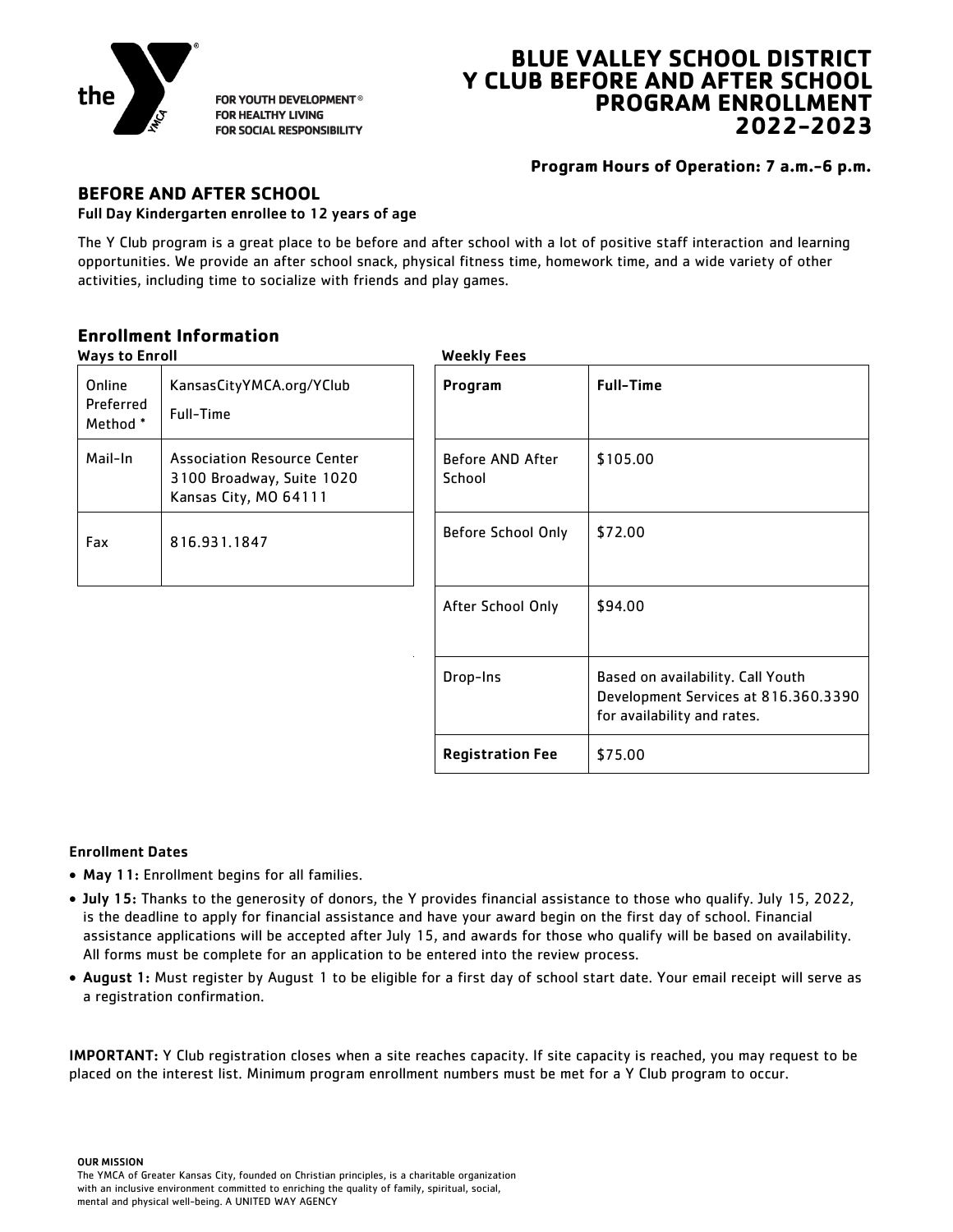#### Program Information

- At the time of enrollment, the registration fee plus the first week of payment is due.
- Payments are due weekly and can be paid by electronic draft, online or by check/money order at your school to the YMCA staff. Check payments are due on Monday one week prior to the week of care.
- Programs are licensed and participate in the child care state subsidy program.
- Financial assistance is available for those who qualify (based on availability.)
- Fees are based on enrollment and not on attendance. Fees are not pro-rated based on the number of days in a week.
- Registrations for future start dates require payment for all weeks up to the start date.
- Changes to enrollment are based on availability and are required in writing one business week prior to the effective date of the change.
- Withdrawing from the program requires one week's notice in writing on the Change/Drop Request form.
- Because we are committed to protecting your privacy, email registrations and email payment information are not accepted.

#### Discipline Policy

Our discipline policy is youth-centered and designed to achieve a positive outcome to misbehaviors and conflicts. We acknowledge good behaviors. We respond to misbehaviors and conflicts in an appropriate manner. We have zero-tolerance for violence and bullying; we follow the school or district policy in which the programs is held. We have the right to suspend or expel children from our programs if they or their families threaten the safety or interfere with the sustainability of a quality program. When misbehaviors occur, we will redirect behaviors, discuss the situation, and suggest a more appropriate course of action. We will also develop a guidance plan and when necessary, meet with families to resolve the misbehavior. If inappropriate behavior continues, it might be necessary to implement consequences such as loss of privilege or a brief separation from the group. If timeout is used, it will be no longer than 1 minute per year of age. Group timeouts are prohibited by the Y.

#### Program and Administrative Fees

- A late payment fee of \$20 is charged if your payment is received after the due date.
- A late pickup fee of \$1 is charged per minute per child. Late pickup fees are due when your child is picked up.
- Administrative Fee for enrollment changes: \$25 per request.
- Reenrollment Fee (if your child leaves the programs and returns in the same school year): \$25.

#### **Public Health Disclaimer**

In the event Y Club services must be closed for a period of time by the school district or government office, 50% of the program fee may be required to ensure program continuity.

For more information, visit KansasCityYMCA.org/YClub. For program and account information, call the Youth Development Services Support Line at 816.360.3390.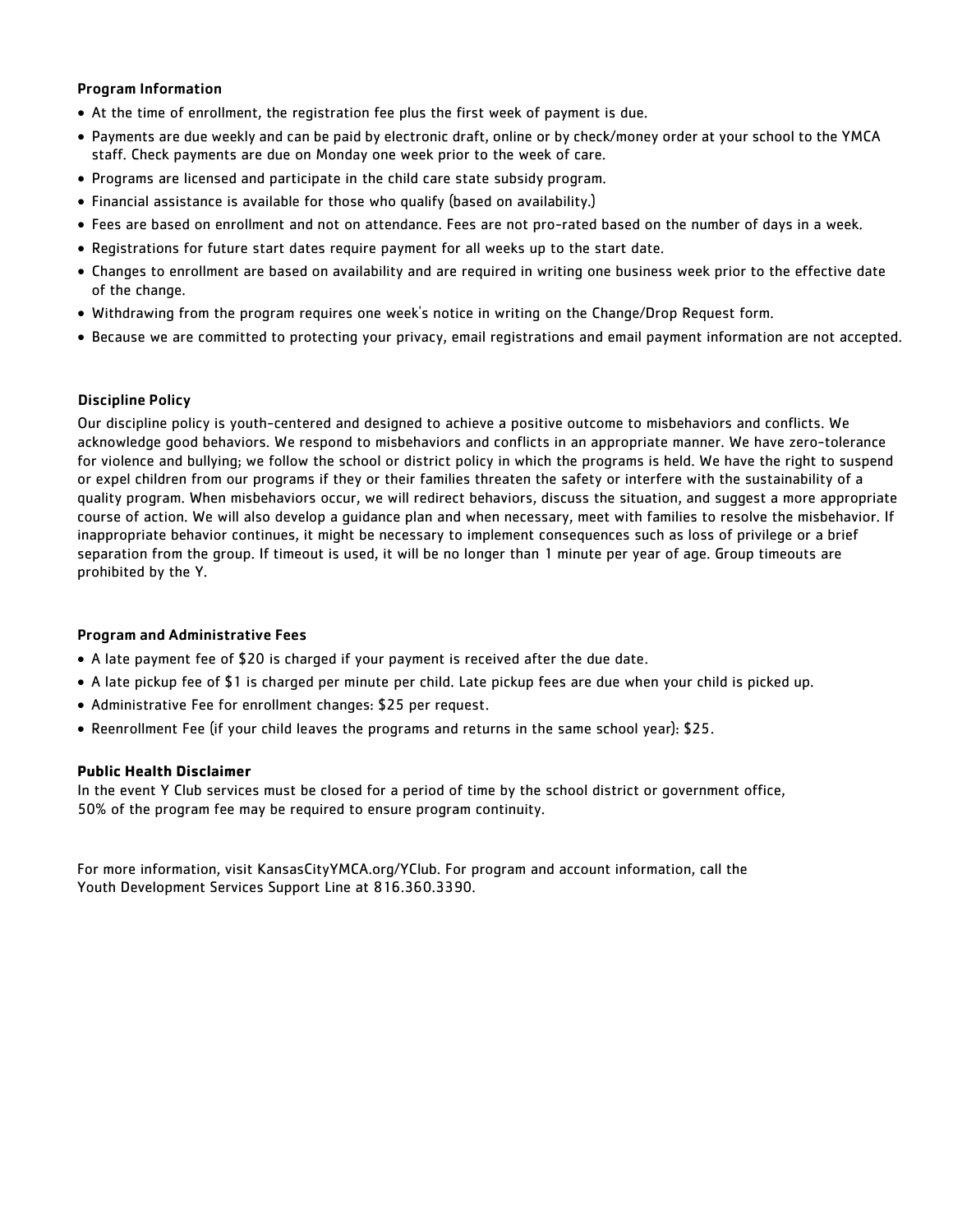

FOR YOUTH DEVELOPMENT<sup>®</sup> **FOR HEALTHY LIVING FOR SOCIAL RESPONSIBILITY** 

## **BLUE VALLEY SCHOOL DISTRICT Y CLUB BEFORE AND AFTER SCHOOL PROGRAM ENROLLMENT 2022-2023**

| <b>For Office Use Only:</b> |                       |  |
|-----------------------------|-----------------------|--|
| <b>Customer ID</b>          |                       |  |
|                             |                       |  |
| Signature                   | <b>Date Processed</b> |  |
|                             |                       |  |

Please type or print neatly and complete all sections. Incomplete or illegible registration forms will not be processed.

| <b>Participant Information</b>                           |                      |                             |            |                   |  |  |
|----------------------------------------------------------|----------------------|-----------------------------|------------|-------------------|--|--|
| <b>Child's Name</b>                                      | <b>Date of Birth</b> | $\Box$ Male<br>Female 0ther | Non-Binary | Grade - Fall 2022 |  |  |
| <b>Address</b>                                           |                      |                             |            |                   |  |  |
| City                                                     |                      | <b>State</b>                | Zip        |                   |  |  |
| <b>Primary Guardian Name</b>                             |                      |                             |            |                   |  |  |
| Employer                                                 |                      |                             |            |                   |  |  |
| <b>Primary Phone</b>                                     | <b>Mobile Phone</b>  |                             |            |                   |  |  |
| Email                                                    |                      |                             |            |                   |  |  |
| <b>Secondary Guardian Name</b>                           |                      |                             |            |                   |  |  |
| <b>Employer</b>                                          |                      |                             |            |                   |  |  |
| <b>Primary Phone</b>                                     | <b>Mobile Phone</b>  |                             |            |                   |  |  |
| Email                                                    |                      |                             |            |                   |  |  |
| <b>Enrollment Information</b>                            |                      |                             |            |                   |  |  |
| List school. School name REQUIRED to process enrollment. |                      |                             |            |                   |  |  |

Program:  $\Box$  Full-Time Before AND After School \$105.00  $\Box$  Full-Time Before School Only \$72.00  $\Box$  Full-Time After School Only \$94.00

Drop-In Only

1. Does your child take any medications on a daily basis? If yes, please list:

2. Will your child be required to take medication while at the program? If yes, please describe:

3. Has your child ever been diagnosed with allergies, AD(H)D, Autism, emotional health disorders, or hearing disabilities? If yes, please describe:

4. Does your child have an IEP or 504? If yes, please describe:

5. Does your child require special assistance? If yes, please describe:

6. What is your child's primary language?

#### **OUR MISSION**

The YMCA of Greater Kansas City, founded on Christian principles, is a charitable organization with an inclusive environment committed to enriching the quality of family, spiritual, social, mental and physical well-being. A UNITED WAY AGENCY